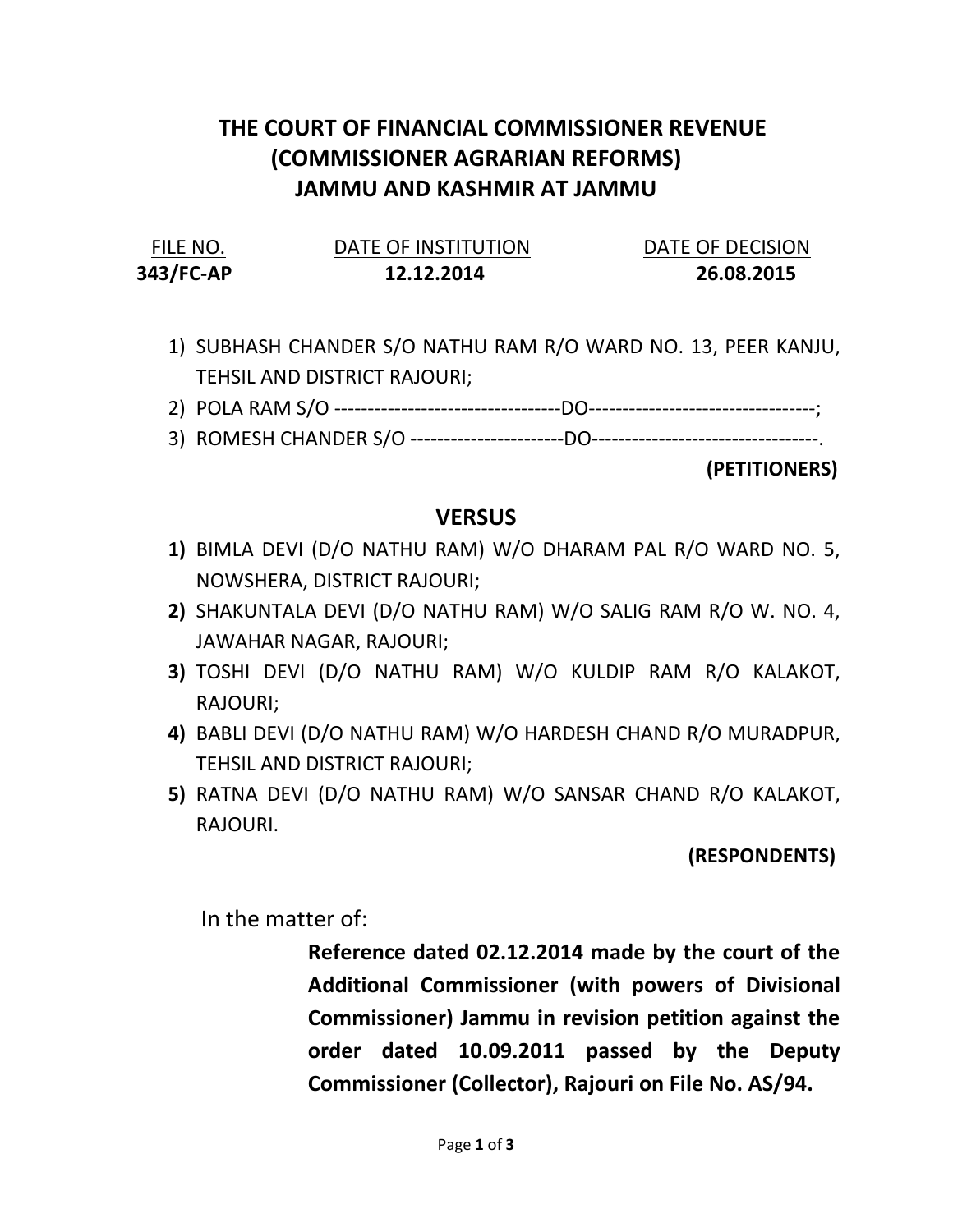For Petitioners --- Adv. Ashok Gupta & Associates For Respondents --- Nemo

## J U D G E M E N T

- 1) The brief facts of the case are that one Nathu Ram S/O Ishar Dass R/O Rampur, Rajouri was an owner of some landed property in his residential village. After his death, the Tehsildar, Rajouri attested the mutation No. 1638 dated 31.01.1997 by virtue of which he devolved the inheritance upon the sons, petitioners herein (3 shares) and the daughters, the respondents herein (1 share).
- 2) Aggrieved, the respondents herein challenged the said mutation before the Deputy Commissioner (Collector) Rajouri in an appeal. The Collector observed that the sons and the daughters of Nathu Ram were entitled to equal shares as per the amendment made in the Hindu Succession Act, 1956. Accordingly, the appeal of the respondents herein was allowed and the mutation No. 1638 was set aside vide his order dated 10.09.2011.
- 3) Dissatisfied, the petitioner herein filed a revision petition challenging the order passed by the Deputy Commissioner (Collector), Rajouri before the Divisional Commissioner, Jammu who transferred the same to the Additional Commissioner (with powers of the Divisional Commissioner), Jammu for disposal under law. The court below while examining the relevant record observed that Nathu Ram was holding a joint ancestral property and not a self acquired property. In that case, the inheritance of the deceased was to be devolved upon the legal heirs under Sec. 5 of the Hindu Succession Act. Keeping the same into consideration, it held that the sons are entitled to take three shares whileas one share of the deceased has to be devolved upon his sons, daughters and widow in equal shares. This principle has neither been followed by the Tehsildar nor by the Deputy Commissioner, Rajouri. It was of the view that the appellate court has rather relied upon Hindu Succession (Amendment) Act, 2005 which is not applicable to the state of Jammu and Kashmir. Viewed thus, the court below felt that the impugned order as well as mutation No. 1638 are patently illegal and deserve to be quashed. It has accordingly submitted the